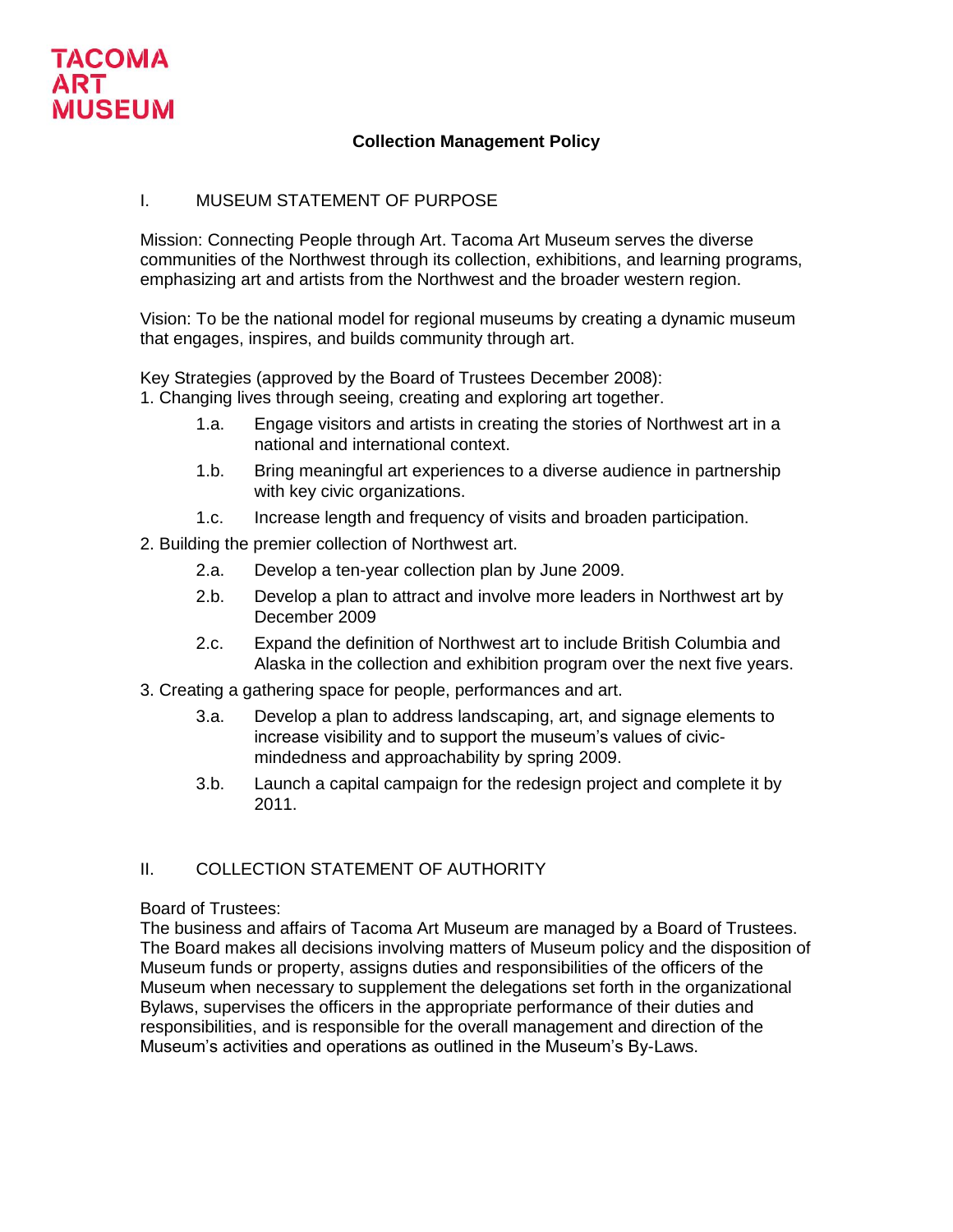### Collection Committee:

The Collection Committee, a Standing Committee of Tacoma Art Museum's Board of Trustees, is charged with reviewing and recommending a Collection Management Policy to the Board of Trustees. It also advises the Board of Trustees on acquisitions and deaccessions. As governed by the Museum's By-Laws, Chairs and members of the Collection Committee are appointed by the President of the Board of Trustees. The Collection Committee Chairs must be members of the Board of Trustees. The Chairs may invite community members to serve on the Collection Committee. Tacoma Art Museum's Executive Director will annually extend an invitation to Bellevue Art Museum to appoint a staff member or other representative to the Collection Committee as per the 1998 collection transfer agreement.

#### Staff:

The Executive Director is responsible for the day-to-day operations of the Museum including the exhibition, loan and preservation of works of art belonging to the Museum, and recommending accessions or deaccessions. The Executive Director is an ex officio, non-voting member of the Collection Committee. The Executive Director delegates responsibility for the development and management of the collection to the Curatorial and Registration staff. In keeping with their job functions, the Curatorial and Registration staff also attend Collection Committee meetings.

Quorum: A majority of the voting members of the Board of Trustees present either in person or by proxy, shall be necessary and sufficient for all meetings to constitute a quorum for the transaction of business.

Voting: A committee member may vote in person or by proxy executed in writing by such committee member or such member's duly authorized attorney-in-fact. A proxy shall be valid only for the purpose of voting on the specific matters described therein and only at the meeting designated in the proxy.

(The Board of Trustees of Tacoma Art Museum adopted the Bylaws that support the policies reflected here in April 2006.)

### III. ROLES AND RESPONSIBLITIES

The Collection Committee oversees the acquisition and deaccessioning of the Museum's collections; develops policy in these areas and assures that the quality and focus of the collections meet the museum's mission; assists in the cultivation of potential donors of art to the Museum; oversees registration and conservation activities of the Museum, including developing awareness in the Board of Trustees concerning these issues.

- Attend Collection Committee meetings or provide proxy vote
- Have knowledge of Tacoma Art Museum's Collection Management Policy
	- Oversight/recommendations to Board of Trustees
		- o Approve minutes of Collection Committee meetings
		- o Approve accessions and deaccessions based on the following criteria:
			- **Appropriateness**
			- **Fit with Ten-Year Collection Plan**
			- **Condition**
			- Maintenance and storage costs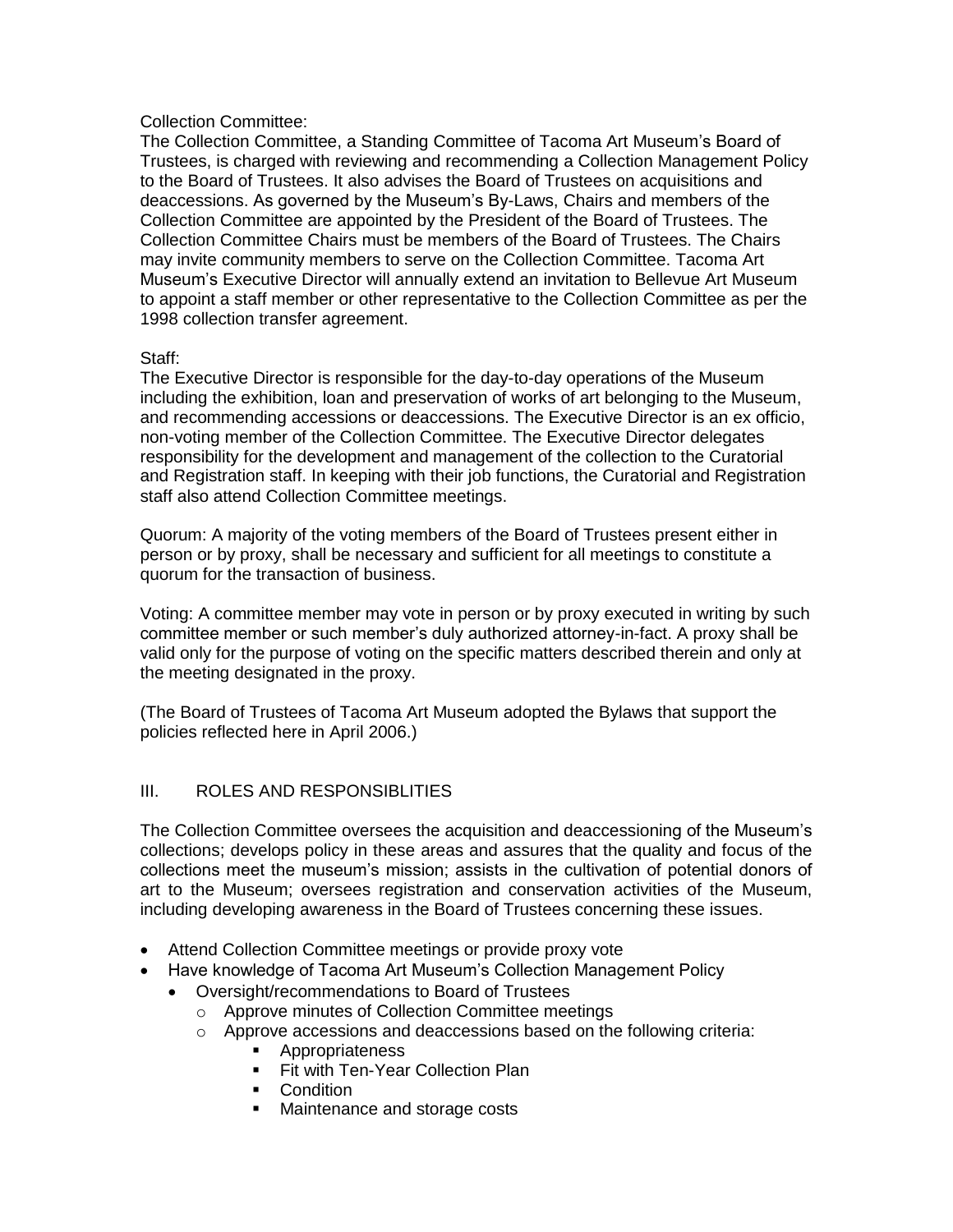- o Monitor ethics, conflict of interest, and collecting by museum staff
- Review
	- o Declined gifts and purchases
	- o Outgoing loans
	- $\circ$  Conservation of works in the collection
- Prepare for Collection Committee meetings
	- $\circ$  Express opinions about the quality of work being offered for consideration and the role of the artist in the Northwest and the broader Western region
	- o Ask questions about how offered works fit into the Ten-Year Collection Plan and curatorial vision
- Have knowledge of Ten-Year Collection Plan
- Have knowledge of five-year review cycle of Collection Management Policy and bring to discussion those policy issues as needed
- Develop policy recommendations to Board of Trustees
- Champion major art purchases
	- o Help identify potential donors and advocate for purchases
	- o Support purchases with funds when possible
- Assist in building relationships with Northwest art leaders per Strategic Plan goals
	- o Identify works and donors
	- o Steward relationships
- Develop art knowledge of Northwest art, western American art, and legacy collections at Tacoma Art Museum
- Participate in optional tours, travel, and events

# IV. ACCESSIONS

Tacoma Art Museum accessions objects within the scope of the collecting plan. Accessioning is the formal process by which objects are accepted and recorded as property of Tacoma Art Museum's permanent collection. Recommendations for accessions are made by the Curatorial Staff and Executive Director to the Collection Committee and then, through the Collection Committee, to the Board of Trustees. The Museum does not accept non-accessioned items into the permanent collection. The Museum, on occasion, accepts non-accessioned acquisitions: these are works of art that have been acquired by the museum but that are not accessioned. They may later be accessioned into the collection, sold, exchanged, or retained for study purposes. The Museum may acquire works of art by gift, bequest, promised gift, purchase, or other appropriate means. The Museum only accepts donations of art without restrictions to its authority to retain, sell, or otherwise utilize materials in the best interest of the Museum.

The Museum uses the following criteria in evaluating its recommendations for accessioning works into the Collection:

MUSEUM QUALITY: The Museum collects objects of recognized and/or discernable superior quality. Museum quality implies an artwork clearly exhibits a level of excellence in technique, skill of execution, creativity, innovation, and/or intellectual rigor.

RELATEDNESS TO THE COLLECTIONS: The work of art being considered for acquisition should relate to a collection which the Museum currently owns.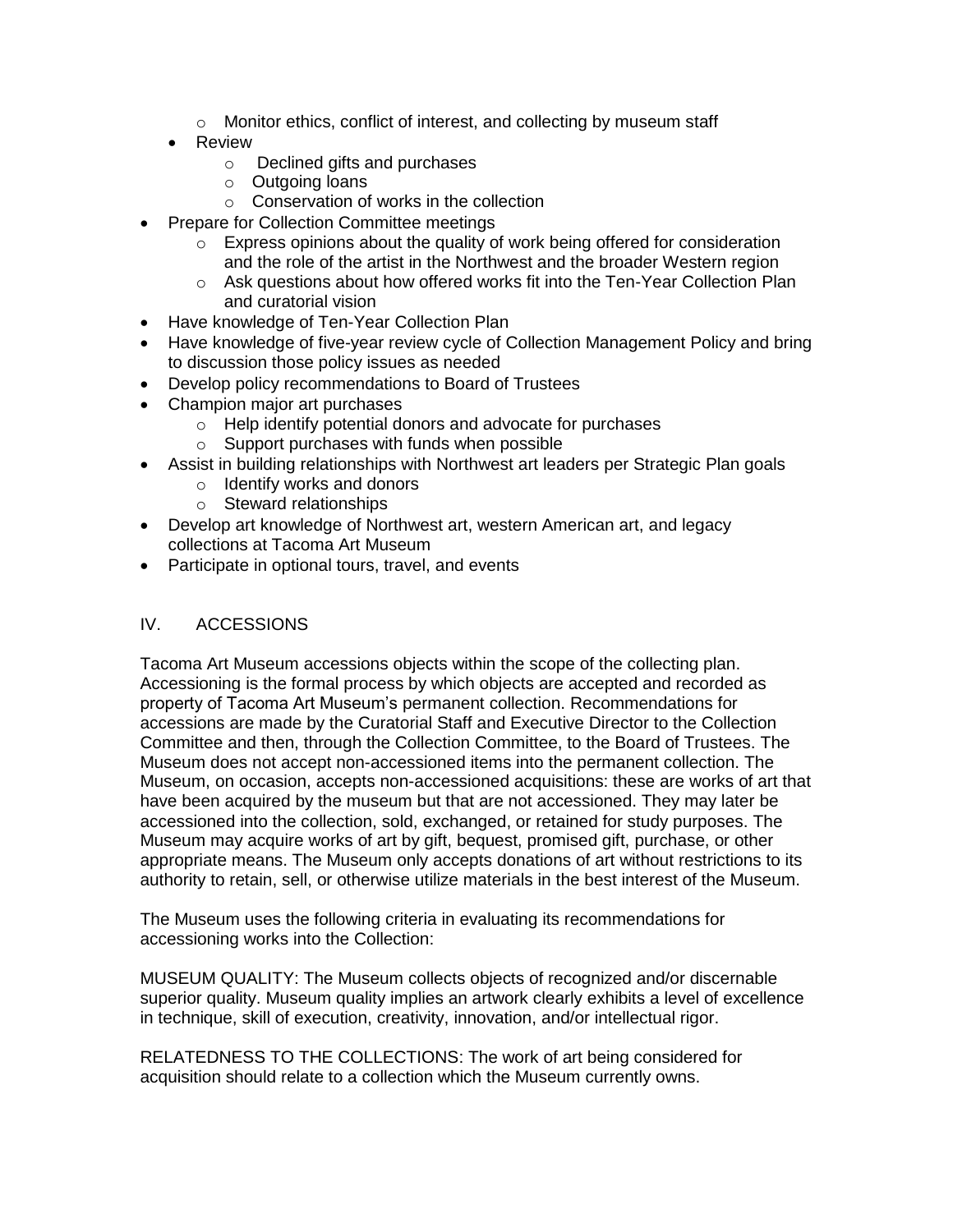PROVENANCE: The provenance of a work of art refers to the history of previous ownership. The significance of a work of art is enhanced when provenance records indicate that a work has been owned by respected dealers, collectors, or businesses. A lack of provenance for a historical work can indicate problems with authenticity or legal title. Preference is given to accessioning objects which have complete provenance history.

No object is accessioned without satisfactory assurance that the donor or seller can transfer free, clear, and unencumbered title. Diligence should be used to ensure that the work of art has not been illegally imported into the United States and that there are no legal, ethical, or environmental considerations which would make its accession undesirable. The provenance of any work of art to be gifted or purchased should be up to date and indicate clear legal transfer of ownership. If the provenance is not complete, it must be noted at time of acquisition and provision for completion included in the acquisition proposed.

Documentation of provenance may consist of: deed of gift, publisher's printed statement of edition, letters of transmittal, dealers labels, printer or collector's "chops," estate stamps, invoices, statements, receipts, exhibition/auction catalogues, inventory lists, duty or tax receipts, etc. Provenance documentation is included in the object's file.

Tacoma Art Museum will not acquire artwork that incorporates any specimens or material that has not been obtained under valid federal or state permits. The museum will not accession any artwork that incorporates any specimen or component thereof in violation of the Endangered Species Act, the Convention on International Trade in Endangered Species of Wild Fauna and Flora (CITES), the Marine Mammal Protection Act, the Migratory Bird Treaty Act, the Bald Eagle Protection Act, or other local, state, federal, or international regulations governing the collection and possession of flora and fauna.

Tacoma Art Museum will not acquire any archaeological, cultural, or ethnographic object that cannot be shown to have been exported legally from its country of origin. The Museum will not acquire any object if there is reasonable cause to believe that the circumstances of its recovery involved the unscientific or intentional destruction of site or monuments. This prohibition shall also apply to objects reasonably believed to have been illegally excavated in the United States. The Museum will adhere to the standards set by the Native American Graves Protection and Repatriation Act. The Museum will also adhere to the standards set by the American Alliance of Museums in concerning the unlawful appropriation of objects during the Nazi Era. The Museum is committed to researching and documenting its collection of works that were (1) created before 1946 and acquired by the Museum, (2) potentially underwent a change of ownership between 1932 and 1946, and (3) were or might reasonably thought to have been in continental Europe between 1932 and 1946.

VALUE: The value of art objects can be expressed in monetary terms for insurance and accounting purposes. Monetary value may be determined by a professional appraisal, by curatorial estimate, or by sale/auction records (including recent sale of a comparable example). By itself, value is not sufficient criteria to justify acceptance of a work into the collection. Value is not a constant, and changes in value may include increases as well as decreases. This is affected by fads, trends, scholarship, and availability.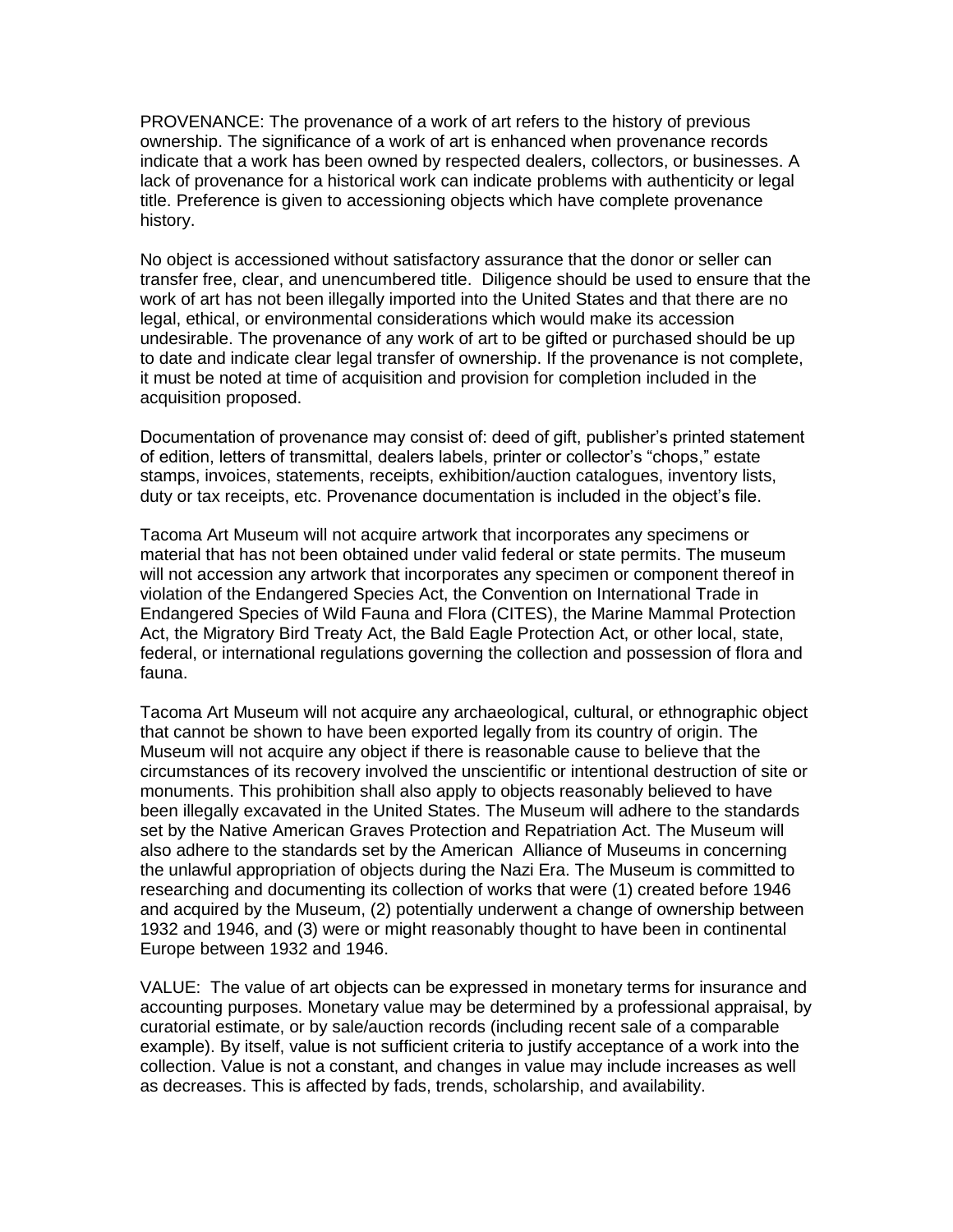CRITICAL ACCLAIM: The considered opinion of a work of art should be based on prominent and eminent sources and not subject to fashion or trends of thought. There are many possible indications of critical acclaim including:

- The publication and/or exhibition history of a single work or of a body of works by an artist
- By analysis and/or description by a recognized scholar/critic published in professional journals, art periodicals, or books.
- Awards, grants, fellowships, or other honors conferred to the artist or the artist's work.
- The esteem by which other artists refer to this work or the influence this work has had on other artists.
- The number of important collections (museums, corporations, and private individuals) which contain work by the artist.

QUANTITY: Quantity relates to the purposes and functions of the collection. Determining the number of works to be accessioned by a single artist or group include such criteria as the stature of the artist, the accessibility of material at other institutions, geographical proximity of other collections, and the importance of the material to membership/community. The purposes of research and study may be significantly enhanced by collecting works in quantity. Collections of some quantity offer the opportunity to compare and contrast, study variation, and determine scope of expression.

CONDITION: The condition of a work is determined by an analysis of a variety of elements. The decision for acquisition should be based on positive evidence in the following categories:

- Authorship: There should be clear indication of authenticity of authorship. This may be determined by signature, the legal papers of provenance, documentation of licensed appraiser, or written statement of a qualified scholar. Where relevant, the Museum will acquire signed works.
- Conservation history: If the work is not in its original condition, the information should be obtained at the time of acquisition regarding any conservation history, including not only direct treatments of surface, but also restretching, reframing, rematting, and storage conditions. Evidence of restoration should be carefully considered in terms of the extent of restoration, the materials used in restoration, and the overall effect of restoration efforts. Conservation information will help in assessing any additional costs and responsibilities the Museum may be assuming in accepting this work for the collection.
- Inherent vice: Of particular concern is the impermanent nature of materials used by the artist and/or production methods which prohibit long-term survival of the work. Although principally of concern with works from the twentieth century, problems occur with earlier examples (and non-Western examples) as well.

HISTORICAL SIGNIFICANCE: Works of art can have historical significance apart from being exemplary aesthetic works or representative examples of a specific artist's body of work. There may be instances where the historical significance of the work far exceeds its aesthetic value. A work may have been associated with an important exhibition, may be identified for its relationship to other, non-visual art expressions. It may be the sole surviving example of a style or period.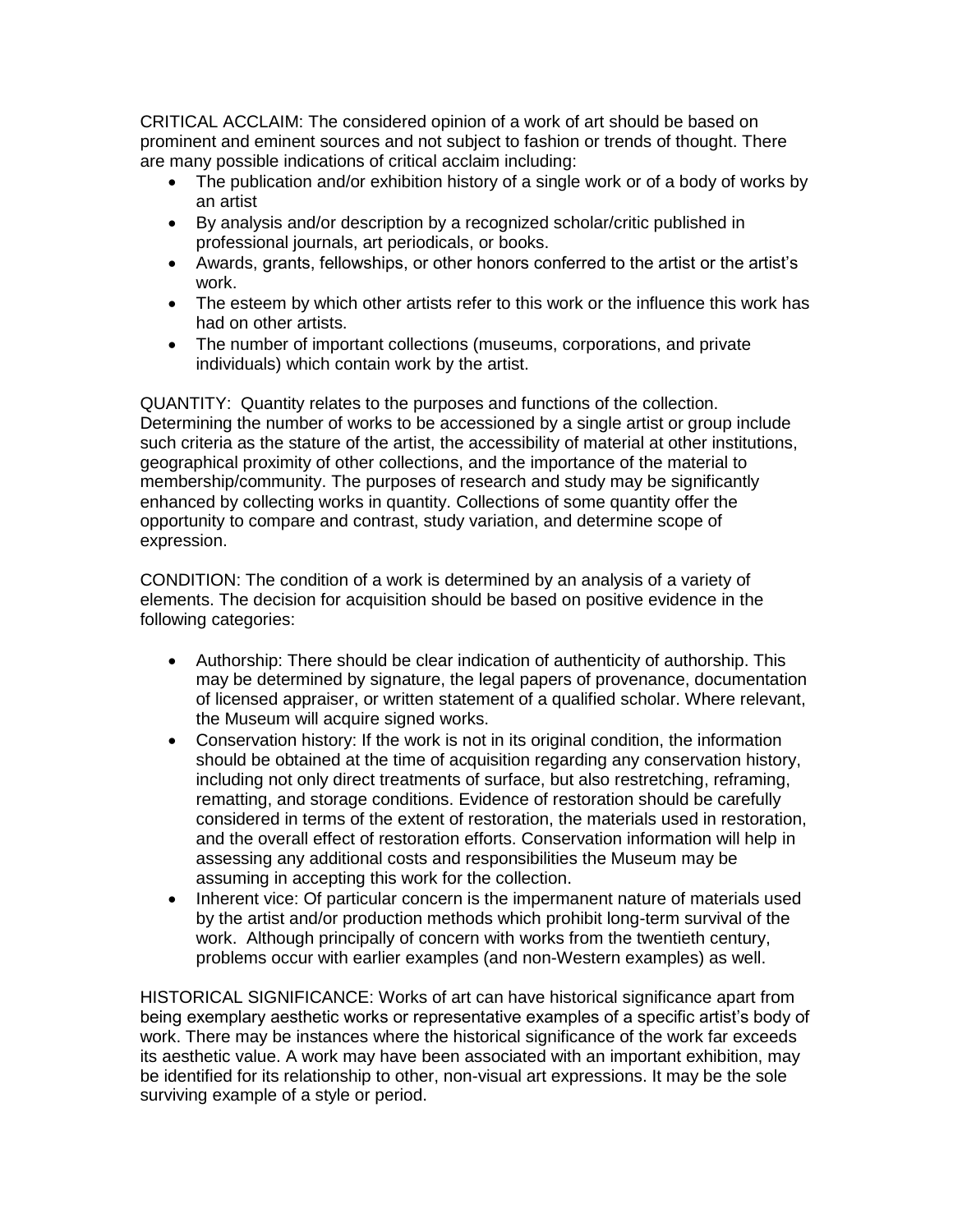# V. DEACCESSIONS

Artworks and artifacts remain in the permanent collection so long as they continue to serve and interpret the purposes of the Museum and as long as they can be adequately stored, preserved, used, and maintained according to professional museum standards of care.

Deaccessioning is considered when such conditions no longer prevail or when removal of the object is in the best interest of the Museum and the public it serves. Deaccessioning is undertaken with exceptional caution and care and reflects Museum policy rather than current crisis or changing preferences.

PRIORITIES FOR DEACCESSIONING: Priorities for deaccessioning include questions of authenticity, exhibition and/or educational values, duplication of items, physical condition, and aesthetic quality. In general, the object or objects in question will:

- be outside the scope of the charter purpose of the Museum and its acquisition policies;
- no longer be relevant or useful and/or incompatible with the purpose of the Museum or conceivable future purposes of the Museum;
- have evidence of deterioration beyond repair or usefulness;
- be an inferior work;
- duplicate other similar examples in the collection;
- be confirmed through research that the artwork's authenticity is no longer valid.

METHODS OF DISPOSAL: The disposal method of an object is assessed on an individual basis, considering the nature of the original acquisition, the type of object, the value of the object, and the interests of the public trust in matters of public accountability and management of the Museum. Methods of disposal may include:

- Transfer or donation to another non-profit, public institution, museum, or agency;
- Sale to a non-profit public institution, museum, or agency;
- Consignment to an auction house or dealer;
- Sale or trade to a dealer or individual for an object of equal or greater value and which will be accessioned into the collection of the Museum and improve the collection of the Museum;
- Destruction of an object due to deterioration or danger to Museum and/or its staff and the public.

RESTRICTIONS: No object will be deaccessioned if the Museum cannot prove beyond reasonable doubt its clear and unrestricted title of ownership to the object. The Museum will not remove an object of great historical or cultural value in relation to the Museum's collection interests. The funds received from the disposal of a deaccessioned work from the Museum's collection shall not be used for operations or capital expenses. Such funds, including any earnings and appreciation thereon, may be used only for the acquisition of works or to cover expenses incurred and directly related to the deaccession process in a manner consistent with the museum's policy on the use of restricted acquisition funds. No employee, volunteer, or other person formally associated with the Museum may acquire through gift, sale, or auction objects deaccessioned from the collection of the Museum. Nor may any employee, volunteer, or other person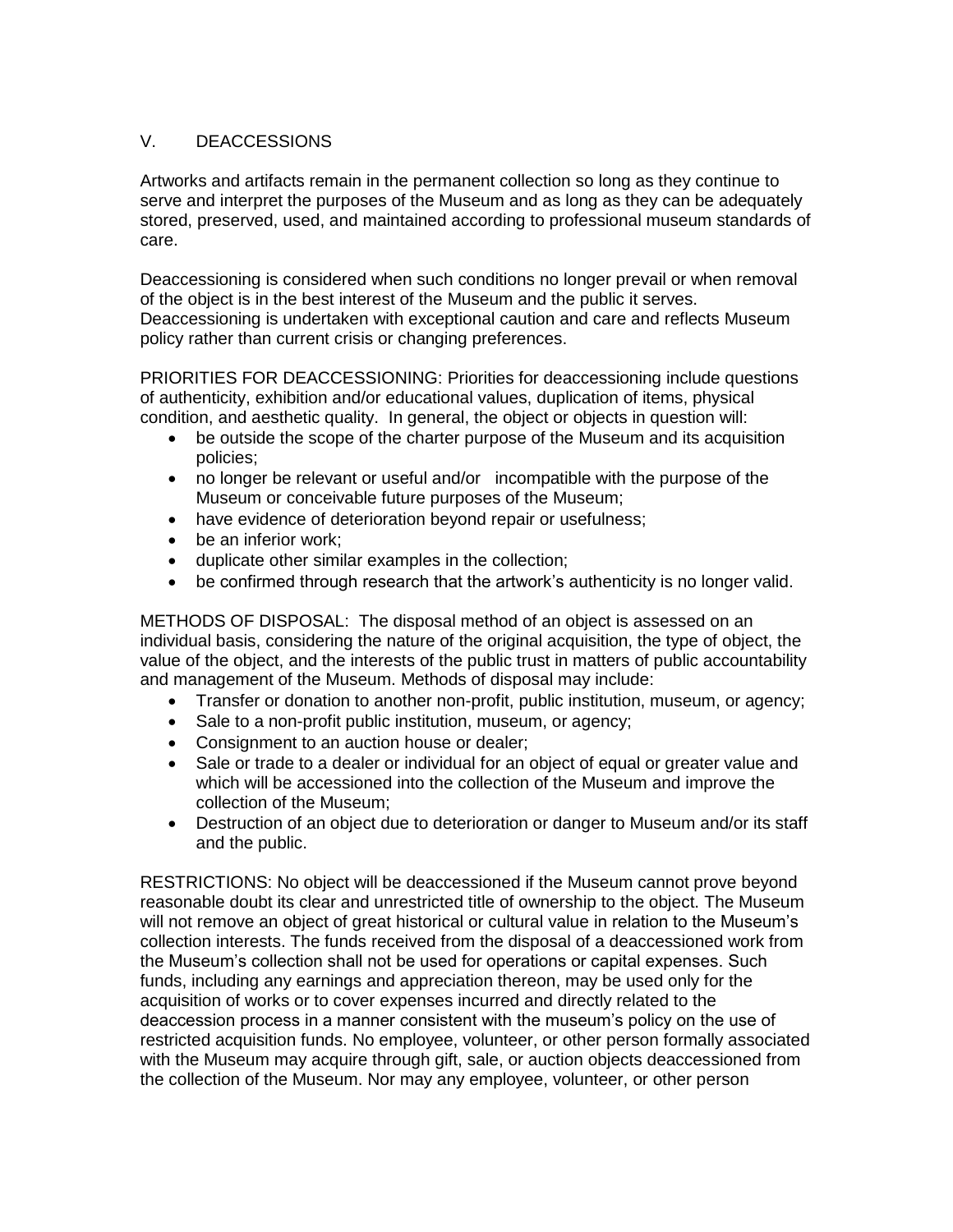formally associated with the Museum personally benefit from the disposal of art from the Museum's collection or property.

PROCESS: The authority that governs acquisitions also governs deaccessions. Recommendations for deaccessioning will be made by the Curatorial staff and Executive Director to the Collection Committee, and, through the Committee, to the Board of Trustees. Each potential deaccession will be thoroughly researched to certify there are no legal restrictions that preclude deaccessioning, including reviewing application of all international, federal, and state laws governing collections such as UNESCO Convention, NAGPRA, ARPA, and Visual Artists Rights Act. All paperwork concerning the proposal for deaccession, method of disposal, catalogues, receipts, and correspondence, including actions and recommendations noted by the Collection Committee and the Board of Trustees, will be retained by the Registrar.

# XI. CODE OF ETHICS

Tacoma Art Museum is guided by it own Code of Ethics as stated in the Museum's By-Laws and the Code of Ethics adopted by the American Alliance of Museums. Tacoma Art Museum also complies with all applicable local, state, and federal laws, international conventions, and legal standards governing museum collections.

The Board of Trustees, employees and volunteers of Tacoma Art Museum are expected to uphold professional standards in relation to the collection. Specifically, no individual may use his or her position for personal gain or to benefit another, in contravention to the institutional Code of Ethics for Tacoma Art Museum.

PERSONAL COLLECTIONS: In regards to personal collecting, the museum trustees and staff conform to the institutional Code of Ethics for Tacoma Art Museum which cites that the interests of the museum and its collecting priorities shall prevail when a conflict arises. It is of the utmost importance that the acquisition of works of art by museum staff members in no way competes with or jeopardizes the collecting interests of the museum. To avoid a conflict of interest, staff members should conform to the following practices. In principle, these practices are established to eliminate competition, conflict of interest, and perceived conflict of interest. They are not established to entirely deny museum staff the freedom to acquire works of art for personal collections.

- Museum staff should not amass a collection in direct conflict and competition with the museum's stated collection goals.
- Museum staff will notify the Collection Committee of all art purchases with a value of \$5,000 or more. The Museum, through consideration by its Collection Committee, will retain the right of first refusal to purchase the work(s) of art under review.
- Museum staff will notify the Collection Committee of all gifts of art from living artists with a value of \$5,000 or more.
- All Museum staff and the Board of Trustees members are encouraged to consider offering their art purchases as promised gifts to the Museum.

APPRAISALS: Tacoma Art Museum staff or Board of Trustee members may not give appraisals for any reason. Appraisals for gifts or bequests must be made by an